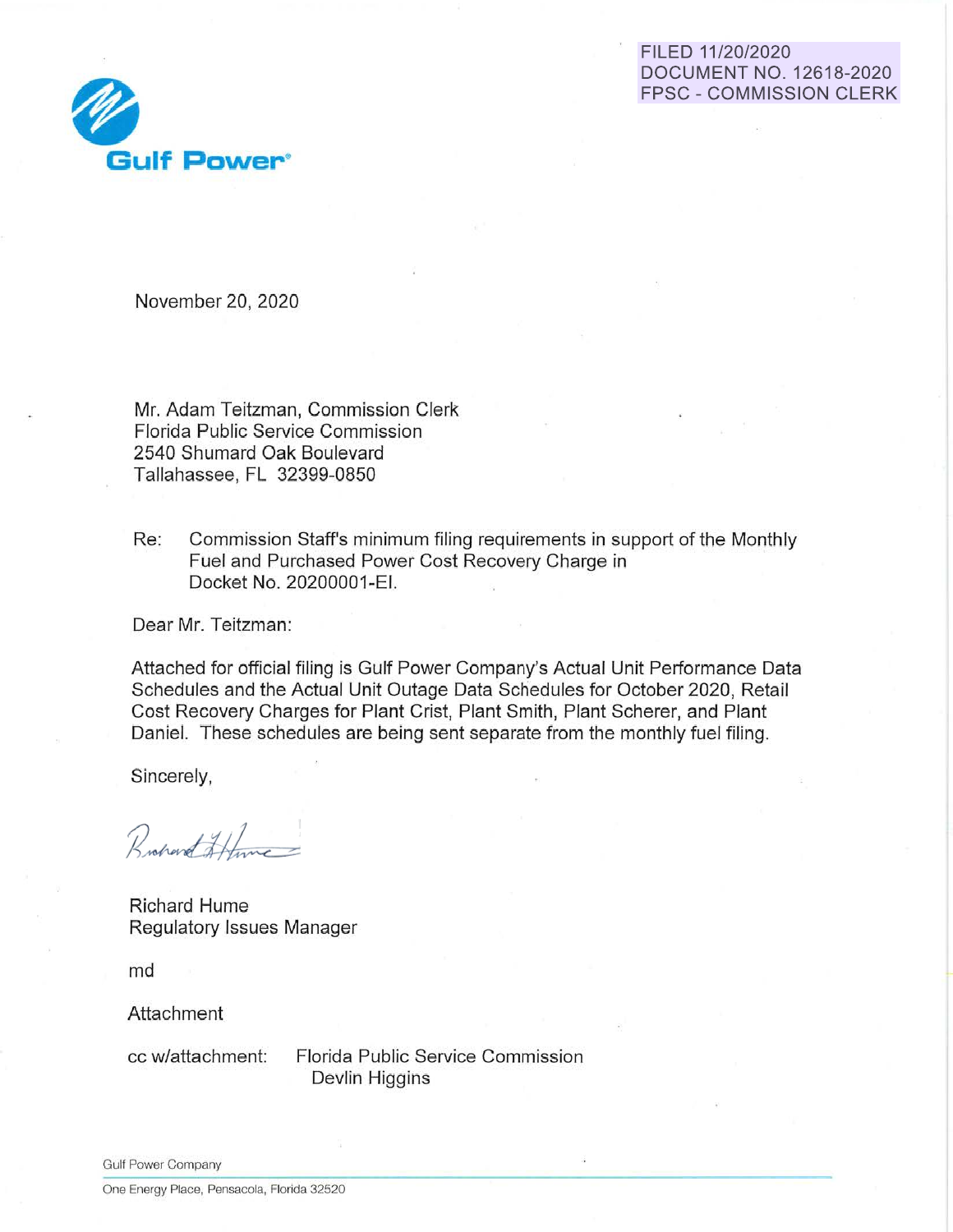#### **GULF POWER COMPANY**

|     | CRIST <sub>7</sub>    | Jan '20   | Feb '20                                                            | Mar '20   | Apr '20          | May '20 | Jun '20 | Jul '20   | Aug '20 | Sep '20          | Oct '20      |  |  |
|-----|-----------------------|-----------|--------------------------------------------------------------------|-----------|------------------|---------|---------|-----------|---------|------------------|--------------|--|--|
| 1.  | EAF (%)               | 100.0     | 100.0                                                              | 55.6      | 0.0              | 4.2     | 23.7    | 58.9      | 44.7    | 48.3             | $0.0\,$      |  |  |
| 2.  | PH                    | 744       | 696                                                                | 743       | 720              | 744     | 720     | 744       | 744     | 720              | 744          |  |  |
| 3.  | SH                    | 504.8     | 696.0                                                              | 405.1     | 0.0              | 31.4    | 184.9   | 438.0     | 303.3   | 0.0              | 0.0          |  |  |
| 4.  | <b>RSH</b>            | 239.2     | 0.0                                                                | 8.3       | 0.0              | $0.0\,$ | 0.0     | 1.0       | 87.3    | 348.0            | 0.0          |  |  |
| 5.  | UH                    | 0.0       | $0.0\,$                                                            | 329.6     | 720.0            | 712.6   | 535.1   | 305.0     | 353.4   | 372.0            | 744.0        |  |  |
| 6.  | POH                   | 0.0       | $0.0\,$                                                            | 264.0     | 720.0            | 705.2   | 0.0     | 0.0       | 0.0     | $0.0\,$          | 0.0          |  |  |
| 7.  | FOH                   | 0.0       | $0.0\,$                                                            | 0.0       | 0.0              | 7.4     | $0.0\,$ | $0.0\,$   | 2.1     | 358.0            | 744.0        |  |  |
| 8.  | <b>MOH</b>            | 0.0       | $0.0\,$                                                            | 65.6      | 0.0              | 0.0     | 535.1   | 305.0     | 351.3   | 14.0             | $0.0\,$      |  |  |
| 9.  | PFOH                  | $0.0\,$   | $0.0\,$                                                            | $0.0\,$   | 0.0              | $0.0\,$ | 67.3    | 2.4       | $0.0\,$ | $0.0\,$          | $0.0\,$      |  |  |
| 10. | LR pf (MW)            | $0.0\,$   | $0.0\,$                                                            | $0.0\,$   | 0.0              | $0.0\,$ | 101.3   | 201.0     | $0.0\,$ | $0.0\,$          | 0.0          |  |  |
| 11. | <b>PMOH</b>           | 0.0       | $0.0\,$                                                            | $0.0\,$   | $0.0\,$          | $0.0\,$ | 0.0     | $0.0\,$   | 302.8   | 0.0              | $0.0\,$      |  |  |
| 12. | LR pm (MW)            | 0.0       | 0.0                                                                | 0.0       | $0.0\,$          | $0.0\,$ | 0.0     | $0.0\,$   | 91.0    | 0.0              | 0.0          |  |  |
| 13. | NSC (MW)              | 475       | 475                                                                | 475       | 475              | 475     | 475     | 475       | 475     | 475              | 475          |  |  |
| 14. | Oper MBtu             | 1,671,635 | 2,273,262                                                          | 1,065,104 | $\overline{0}$   | 185,960 | 482,359 | 1,345,346 | 761,761 | $\overline{0}$   | $\mathbf{0}$ |  |  |
| 15. | Net Gen (MWH)         | 159,111   | 195,727                                                            | 101,709   | $\boldsymbol{0}$ | 5,757   | 39,029  | 116,886   | 60,336  | $\boldsymbol{0}$ | $\mathbf{0}$ |  |  |
| 16. | ANOHR (Btu/KWH)       | 10,506    | 11,614                                                             | 10,472    | $\overline{0}$   | 32,302  | 12,359  | 11,510    | 12,625  | $\mathbf{0}$     | $\mathbf{0}$ |  |  |
| 17. | NOF %                 | 66.4      | 59.2                                                               | 52.9      | 0.0              | 38.6    | 44.4    | 56.2      | 41.9    | 0.0              | $0.0\,$      |  |  |
| 18. | NPC (MW)              | 475       | 475                                                                | 475       | 475              | 475     | 475     | 475       | 475     | 475              | 475          |  |  |
| 19. | <b>ANOHR Equation</b> | $+9,223$  | 10^6 / AKW * [452.14 - 79.14 * FEB - 105.38 * MAR - 156.80 * NOV ] |           |                  |         |         |           |         |                  |              |  |  |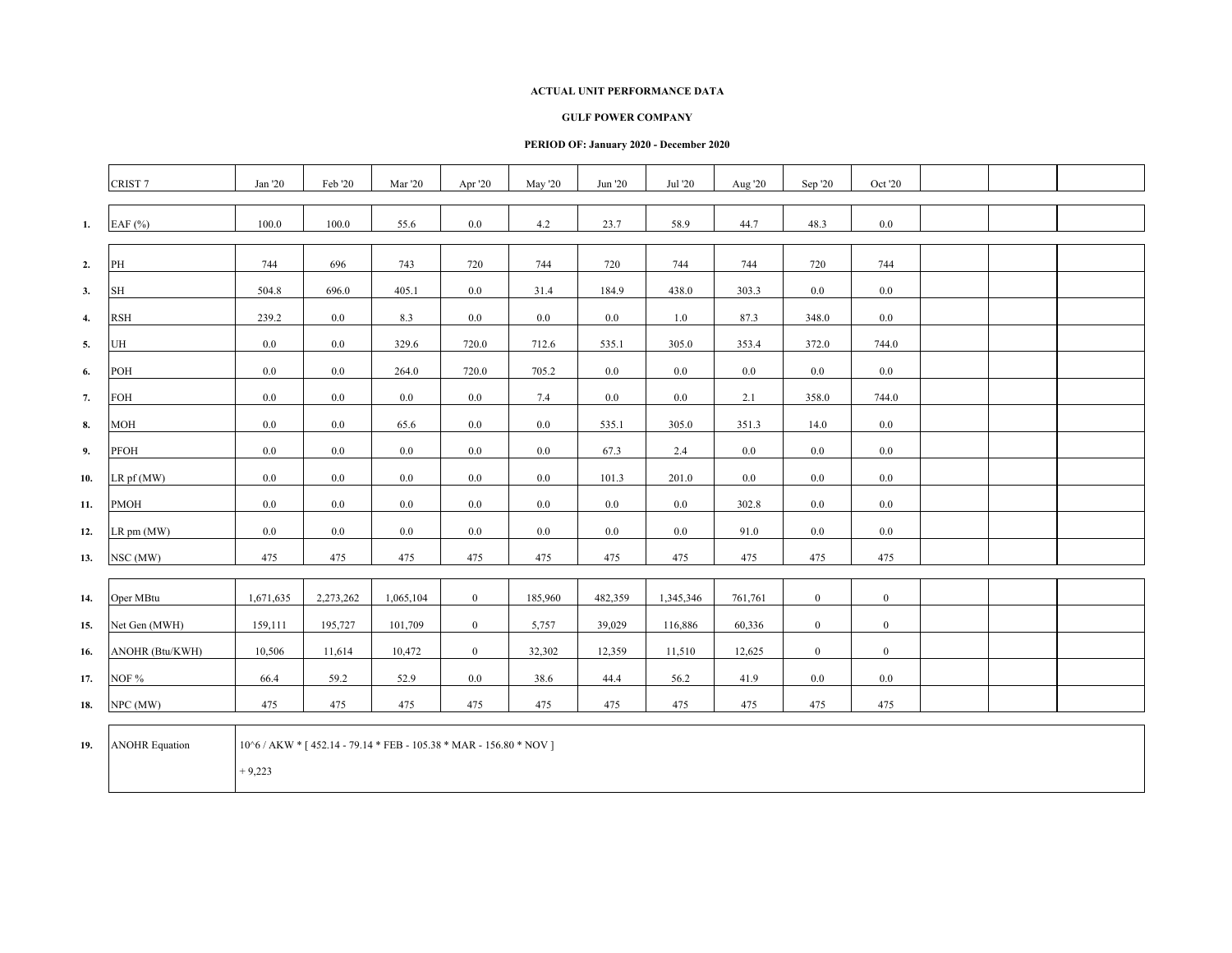#### **GULF POWER COMPANY**

|     | <b>DANIEL 1</b>       | Jan '20                                                                                                   | Feb '20 | <b>Mar</b> '20 | Apr '20        | <b>May '20</b> | June '20  | Jul '20   | Aug '20   | Sep '20   | Oct '20      |  |  |
|-----|-----------------------|-----------------------------------------------------------------------------------------------------------|---------|----------------|----------------|----------------|-----------|-----------|-----------|-----------|--------------|--|--|
| 1.  | EAF $(%)$             | 100.0                                                                                                     | 100.0   | 100.0          | 88.3           | 95.9           | 100.0     | 84.5      | 87.7      | 74.0      | $0.0\,$      |  |  |
| 2.  | PH                    | 744                                                                                                       | 696     | 743            | 720            | 744            | 720       | 744       | 744       | 720       | 744          |  |  |
| 3.  | <b>SH</b>             | 73.4                                                                                                      | 71.6    | 212.4          | 0.0            | 632.8          | 720.0     | 671.3     | 744.0     | 526.6     | 0.0          |  |  |
| 4.  | <b>RSH</b>            | 670.6                                                                                                     | 624.4   | 530.6          | 636.0          | 80.6           | $0.0\,$   | 60.5      | 0.0       | 73.4      | 0.0          |  |  |
| 5.  | UH                    | $0.0\,$                                                                                                   | $0.0\,$ | 0.0            | 84.0           | 30.7           | $0.0\,$   | 12.2      | 0.0       | 120.0     | 744.0        |  |  |
| 6.  | POH                   | 0.0                                                                                                       | $0.0\,$ | 0.0            | 84.0           | 0.0            | $0.0\,$   | $0.0\,$   | 0.0       | 120.0     | 744.0        |  |  |
| 7.  | FOH                   | $0.0\,$                                                                                                   | $0.0\,$ | 0.0            | 0.0            | 1.3            | $0.0\,$   | $0.0\,$   | 0.0       | $0.0\,$   | $0.0\,$      |  |  |
| 8.  | <b>MOH</b>            | 0.0                                                                                                       | $0.0\,$ | 0.0            | 0.0            | 29.4           | 0.0       | 12.2      | 0.0       | $0.0\,$   | 0.0          |  |  |
| 9.  | PFOH                  | $0.0\,$                                                                                                   | $0.0\,$ | 0.0            | $0.0\,$        | 0.0            | $0.0\,$   | $0.0\,$   | 0.0       | $0.0\,$   | $0.0\,$      |  |  |
| 10. | $LR$ pf (MW)          | 0.0                                                                                                       | $0.0\,$ | 0.0            | 0.0            | 0.0            | $0.0\,$   | $0.0\,$   | 0.0       | 0.0       | 0.0          |  |  |
| 11. | <b>PMOH</b>           | 73.4                                                                                                      | 3.0     | 69.4           | 0.0            | 632.0          | 720.0     | 670.8     | 597.3     | 438.0     | 0.0          |  |  |
| 12. | LR pm (MW)            | 77.0                                                                                                      | 77.0    | 77.0           | 0.0            | 77.0           | 77.0      | 77.0      | 77.0      | 77.0      | 0.0          |  |  |
| 13. | NSC (MW)              | 502                                                                                                       | 502     | 502            | 502            | 502            | 502       | 502       | 502       | 502       | 502          |  |  |
| 14. | Oper MBtu             | 170,333                                                                                                   | 159,995 | 409,626        | $\overline{0}$ | 1,341,666      | 1,554,519 | 1,654,378 | 2,124,359 | 1,419,087 | $\mathbf{0}$ |  |  |
| 15. | Net Gen (MWH)         | 14,738                                                                                                    | 12,428  | 37,096         | $\overline{0}$ | 116,218        | 132,069   | 145,663   | 200,851   | 136,068   | $\mathbf{0}$ |  |  |
| 16. | ANOHR (Btu/KWH)       | 11,557                                                                                                    | 12,874  | 11,042         | $\overline{0}$ | 11,544         | 11,771    | 11,358    | 10,577    | 10,429    | $\mathbf{0}$ |  |  |
| 17. | NOF %                 | 40.0                                                                                                      | 34.6    | 34.8           | 0.0            | 36.6           | 36.5      | 43.2      | 53.8      | 51.5      | 0.0          |  |  |
| 18. | NPC (MW)              | 502                                                                                                       | 502     | 502            | 502            | 502            | 502       | 502       | 502       | 502       | 502          |  |  |
| 19. | <b>ANOHR Equation</b> | 10^6 / AKW * [444.94 - 144.67 * FEB + 78.90 * APR - 18.22 * SEP - 72.06 * OCT - 80.33 * NOV ]<br>$+9,337$ |         |                |                |                |           |           |           |           |              |  |  |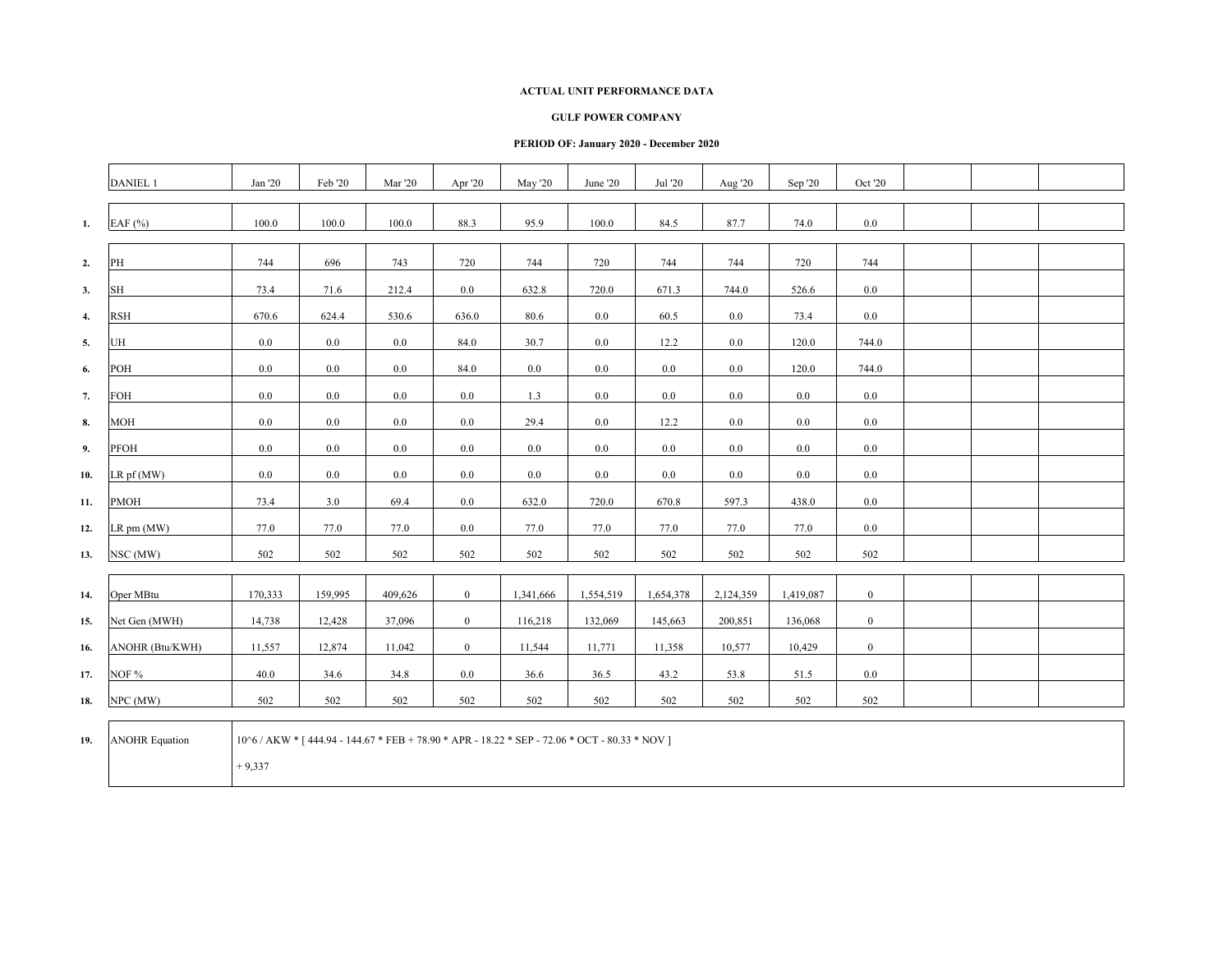#### **GULF POWER COMPANY**

|              | <b>DANIEL 2</b>       | Jan '20  | Feb '20 | Mar $20$  | Apr '20        | <b>May '20</b> | Jun '20                                                                                                       | Jul '20   | Aug '20   | Sep '20   | Oct '20   |  |  |
|--------------|-----------------------|----------|---------|-----------|----------------|----------------|---------------------------------------------------------------------------------------------------------------|-----------|-----------|-----------|-----------|--|--|
| 1.           | EAF $(%)$             | 83.9     | 93.9    | 96.1      | 0.0            | 2.7            | 99.6                                                                                                          | 84.6      | 90.6      | 86.1      | 82.2      |  |  |
| 2.           | PH                    | 744      | 696     | 743       | 720            | 744            | 720                                                                                                           | 744       | 744       | 720       | 744       |  |  |
| 3.           | SH                    | 315.3    | 281.5   | 714.3     | 0.0            | 20.5           | 717.0                                                                                                         | 744.0     | 744.0     | 716.7     | 722.6     |  |  |
| $\mathbf{4}$ | <b>RSH</b>            | 309.2    | 407.7   | $0.0\,$   | 0.0            | 0.0            | $0.0\,$                                                                                                       | $0.0\,$   | 0.0       | 0.0       | $0.0\,$   |  |  |
| 5.           | UH                    | 119.6    | 6.8     | 28.7      | 720.0          | 723.6          | 3.0                                                                                                           | $0.0\,$   | 0.0       | 3.3       | 21.4      |  |  |
| 6.           | POH                   | 0.0      | $0.0\,$ | 26.3      | 720.0          | 723.6          | 0.0                                                                                                           | $0.0\,$   | 0.0       | 0.0       | 0.0       |  |  |
| 7.           | FOH                   | $0.0\,$  | $0.0\,$ | 0.0       | 0.0            | 0.0            | 3.0                                                                                                           | $0.0\,$   | 0.0       | $0.0\,$   | 0.0       |  |  |
| 8.           | MOH                   | 119.6    | 6.8     | 2.4       | $0.0\,$        | $0.0\,$        | 0.0                                                                                                           | $0.0\,$   | 0.0       | 3.3       | 21.4      |  |  |
| 9.           | PFOH                  | 0.0      | $0.0\,$ | 0.0       | 0.0            | $0.0\,$        | 0.0                                                                                                           | 5.5       | 0.0       | 0.0       | 0.0       |  |  |
| 10.          | $LR$ pf (MW)          | $0.0\,$  | $0.0\,$ | 0.0       | 0.0            | 0.0            | 0.0                                                                                                           | 117.0     | $0.0\,$   | 0.0       | 0.0       |  |  |
| 11.          | <b>PMOH</b>           | 1.0      | 628.7   | 714.9     | $0.0\,$        | 20.1           | 716.9                                                                                                         | 738.5     | 452.9     | 629.6     | 722.2     |  |  |
| 12.          | LR pm (MW)            | 173.0    | 112.8   | 77.0      | $0.0\,$        | 77.0           | 77.0                                                                                                          | 77.0      | 77.1      | 77.0      | 77.0      |  |  |
| 13.          | NSC (MW)              | 502      | 502     | 502       | 502            | 502            | 502                                                                                                           | 502       | 502       | 502       | 502       |  |  |
| 14.          | Oper MBtu             | 605,555  | 529,376 | 1,211,503 | $\overline{0}$ | 55,412         | 1,424,523                                                                                                     | 1,942,152 | 2,273,731 | 1,898,804 | 1,768,309 |  |  |
| 15.          | Net Gen (MWH)         | 50,508   | 42,867  | 104,934   | $\overline{0}$ | 3,364          | 124,839                                                                                                       | 174,599   | 219,141   | 178,726   | 164,146   |  |  |
| 16.          | ANOHR (Btu/KWH)       | 11,989   | 12,349  | 11,545    | $\overline{0}$ | 16,472         | 11,411                                                                                                        | 11,124    | 10,376    | 10,624    | 10,773    |  |  |
| 17.          | NOF %                 | 31.9     | 30.3    | 29.3      | 0.0            | 32.8           | 34.7                                                                                                          | 46.7      | 58.7      | 49.7      | 45.3      |  |  |
| 18.          | NPC (MW)              | 502      | 502     | 502       | 502            | 502            | 502                                                                                                           | 502       | 502       | 502       | 502       |  |  |
| 19.          | <b>ANOHR Equation</b> | $+8,822$ |         |           |                |                | 10^6 / AKW * [551.33 + 37.93 * JAN - 142.94 * FEB - 122.48 * MAR + 83.72 * APR - 41.35 * OCT - 105.10 * NOV ] |           |           |           |           |  |  |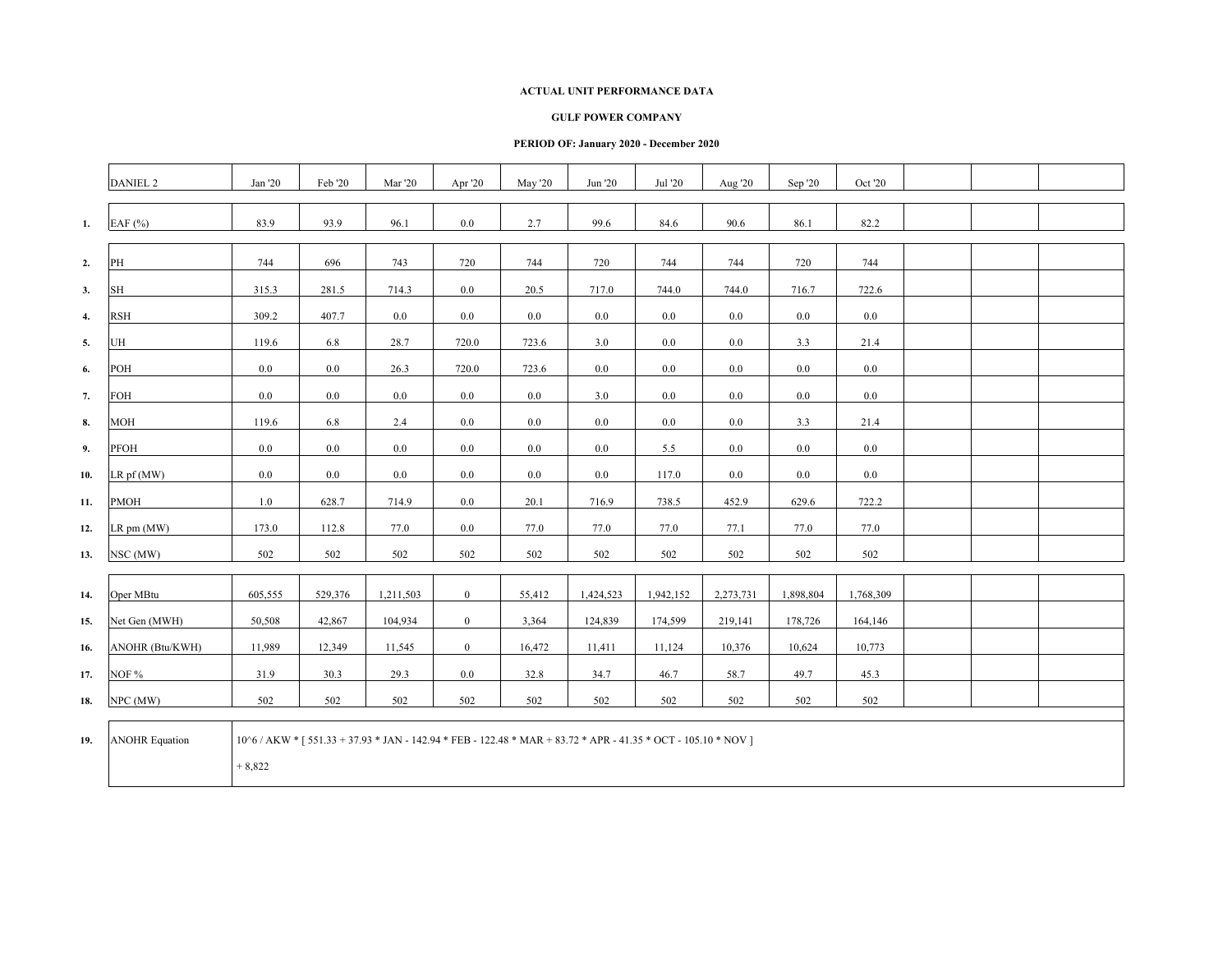#### **GULF POWER COMPANY**

|     | <b>SCHERER 3</b>      | Jan '20          | Feb '20     | Mar $20$    | Apr '20                      | May '20                                                                                       | June '20         | Jul '20     | Aug '20     | Sep '20   | Oct '20          |  |  |
|-----|-----------------------|------------------|-------------|-------------|------------------------------|-----------------------------------------------------------------------------------------------|------------------|-------------|-------------|-----------|------------------|--|--|
| 1.  | EAF $(%)$             | 100.0            | 100.0       | 100.0       | 100.0                        | 100.0                                                                                         | 100.0            | 99.1        | 100.0       | 100.0     | 100.0            |  |  |
| 2.  | PH                    | 744              | 696         | 743         | 720                          | 744                                                                                           | 720              | 744         | 744         | 720       | 744              |  |  |
| 3.  | <b>SH</b>             | 139.2            | 76.7        | 95.3        | 71.3                         | $0.0\,$                                                                                       | 171.9            | 744.0       | 744.0       | 407.6     | $0.0\,$          |  |  |
| 4.  | <b>RSH</b>            | 604.8            | 619.4       | 647.7       | 648.7                        | 744.0                                                                                         | 548.1            | $0.0\,$     | 0.0         | 312.4     | 744.0            |  |  |
| 5.  | UH                    | 0.0              | $0.0\,$     | 0.0         | 0.0                          | 0.0                                                                                           | 0.0              | $0.0\,$     | 0.0         | 0.0       | $0.0\,$          |  |  |
| 6.  | POH                   | 0.0              | $0.0\,$     | 0.0         | $0.0\,$                      | $0.0\,$                                                                                       | 0.0              | $0.0\,$     | 0.0         | $0.0\,$   | $0.0\,$          |  |  |
| 7.  | <b>FOH</b>            | 0.0              | $0.0\,$     | 0.0         | $0.0\,$                      | 0.0                                                                                           | 0.0              | $0.0\,$     | 0.0         | $0.0\,$   | 0.0              |  |  |
| 8.  | MOH                   | 0.0              | $0.0\,$     | 0.0         | $0.0\,$                      | $0.0\,$                                                                                       | 0.0              | $0.0\,$     | 0.0         | $0.0\,$   | 0.0              |  |  |
| 9.  | PFOH                  | 0.0              | $0.0\,$     | 0.0         | $0.0\,$                      | $0.0\,$                                                                                       | 0.0              | 11.8        | 0.0         | $0.0\,$   | $0.0\,$          |  |  |
| 10. | $LR$ pf (MW)          | 0.0              | $0.0\,$     | 0.0         | $0.0\,$                      | $0.0\,$                                                                                       | 0.0              | 475.0       | 0.0         | $0.0\,$   | 0.0              |  |  |
| 11. | PMOH                  | $0.0\,$          | $0.0\,$     | 0.0         | $0.0\,$                      | $0.0\,$                                                                                       | $0.0\,$          | $0.0\,$     | 0.0         | $0.0\,$   | $0.0\,$          |  |  |
| 12. | LR pm (MW)            | 0.0              | $0.0\,$     | 0.0         | $0.0\,$                      | $0.0\,$                                                                                       | 0.0              | $0.0\,$     | 0.0         | $0.0\,$   | $0.0\,$          |  |  |
| 13. | NSC (MW)              | 860              | 860         | 860         | 860                          | 860                                                                                           | 860              | 860         | 860         | 860       | 860              |  |  |
|     |                       |                  |             |             |                              |                                                                                               |                  |             |             |           |                  |  |  |
| 14. | Oper MBtu             | 563,924          | 310,618     | 336,479     | $\mathbf{0}$                 | $\mathbf{0}$                                                                                  | 620,675          | 2,807,936   | 3,111,830   | 1,485,981 | $\boldsymbol{0}$ |  |  |
| 15. | Net Gen (MWH)         | 48,697<br>11,580 | 21,627      | 28,499      | $\mathbf{0}$<br>$\mathbf{0}$ | $\mathbf{0}$<br>$\mathbf{0}$                                                                  | 49,022<br>12,661 | 243,726     | 283,888     | 129,600   | $\boldsymbol{0}$ |  |  |
| 16. | ANOHR (Btu/KWH)       |                  | 14,363      | 11,807      |                              |                                                                                               |                  | 11,521      | 10,961      | 11,466    | $\boldsymbol{0}$ |  |  |
| 17. | NOF %                 | 40.7<br>860      | 32.8<br>860 | 34.8<br>860 | $0.0\,$<br>860               | $0.0\,$<br>860                                                                                | 38.6<br>860      | 38.1<br>860 | 44.4<br>860 | 37.0      | $0.0\,$          |  |  |
| 18. | NPC (MW)              |                  |             |             |                              |                                                                                               |                  |             |             | 860       | 860              |  |  |
| 19. | <b>ANOHR Equation</b> |                  |             |             |                              | $10^{6}/$ AKW * [ $576.13 + 81.47$ * APR + $110.08$ * MAY + $112.05$ * JUN + $141.10$ * SEP ] |                  |             |             |           |                  |  |  |
|     |                       | $+9,502$         |             |             |                              |                                                                                               |                  |             |             |           |                  |  |  |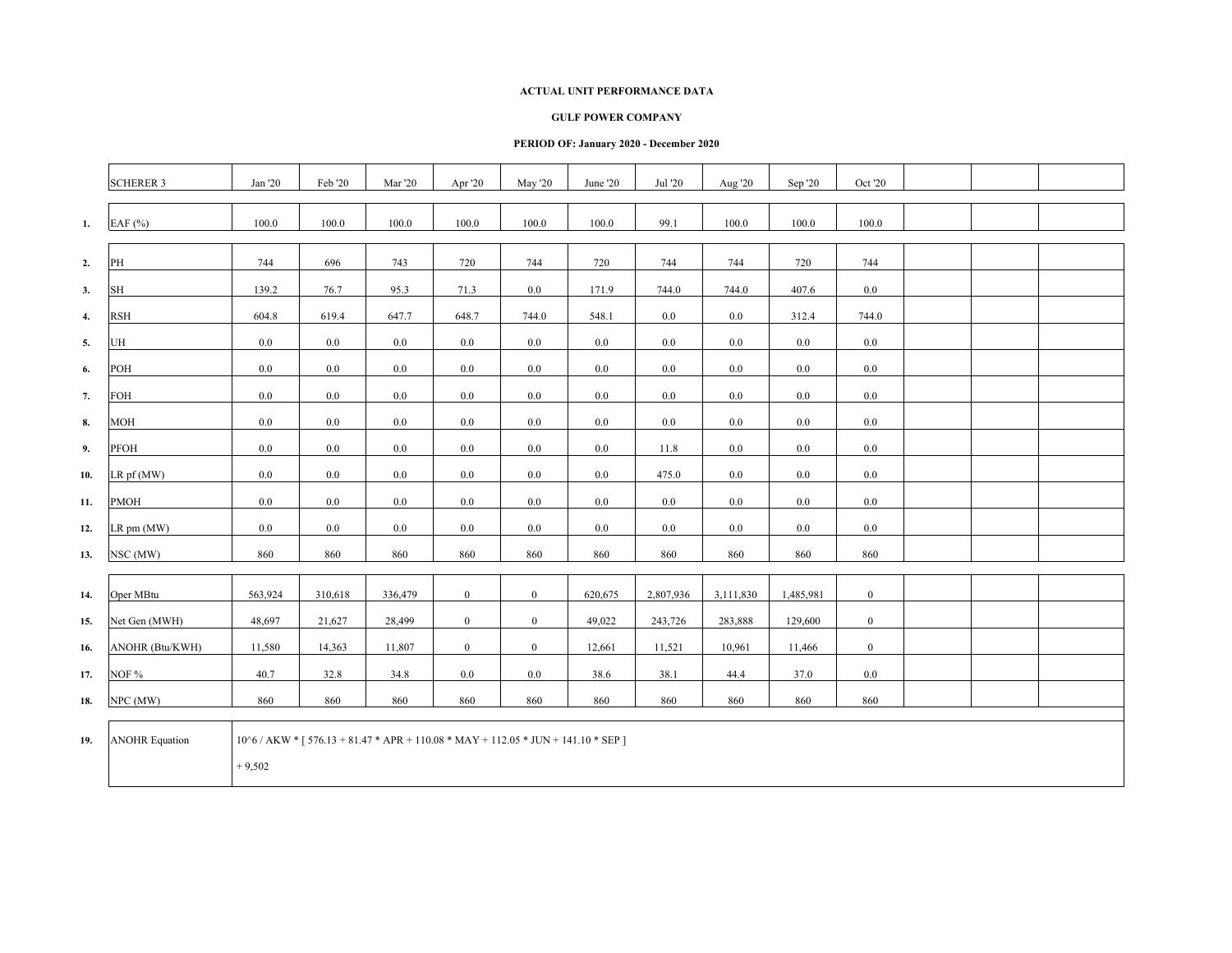#### **GULF POWER COMPANY**

### **PERIOD OF: January 2020 - December 2020**

|              | SMITH <sub>3</sub>    | Jan '20                                                 | Feb '20   | <b>Mar</b> '20 | Apr '20   | May '20   | Jun '20   | Jul '20   | Aug '20   | Sep '20   | Oct '20   |  |  |
|--------------|-----------------------|---------------------------------------------------------|-----------|----------------|-----------|-----------|-----------|-----------|-----------|-----------|-----------|--|--|
| 1.           | EAF $(% )$            | 100.0                                                   | 94.4      | 71.1           | 90.3      | 100.0     | 99.6      | 100.0     | 100.0     | 99.4      | 100.0     |  |  |
| 2.           | PH                    | 744                                                     | 696       | 743            | 720       | 744       | 720       | 744       | 744       | 720       | 744       |  |  |
| 3.           | SH                    | 744.0                                                   | 659.9     | 528.4          | 651.8     | 744.0     | 720.0     | 744.0     | 744.0     | 720.0     | 744.0     |  |  |
| $\mathbf{4}$ | <b>RSH</b>            | 0.0                                                     | 0.0       | 0.0            | 0.0       | $0.0\,$   | 0.0       | $0.0\,$   | 0.0       | 0.0       | $0.0\,$   |  |  |
| 5.           | UH                    | 0.0                                                     | 36.1      | 214.6          | 68.2      | $0.0\,$   | 0.0       | $0.0\,$   | 0.0       | 0.0       | 0.0       |  |  |
| 6.           | POH                   | 0.0                                                     | 0.0       | 0.0            | 0.0       | $0.0\,$   | 0.0       | $0.0\,$   | 0.0       | 0.0       | $0.0\,$   |  |  |
| 7.           | FOH                   | $0.0\,$                                                 | 0.0       | 17.5           | 0.0       | 0.0       | $0.0\,$   | $0.0\,$   | 0.0       | 0.0       | 0.0       |  |  |
| 8.           | <b>MOH</b>            | $0.0\,$                                                 | 36.1      | 197.1          | 68.2      | $0.0\,$   | 0.0       | $0.0\,$   | 0.0       | 0.0       | $0.0\,$   |  |  |
| 9.           | PFOH                  | 0.0                                                     | $0.0\,$   | 0.0            | 0.0       | $0.0\,$   | 0.0       | $0.0\,$   | 0.0       | 13.3      | $0.0\,$   |  |  |
| 10.          | LR pf (MW)            | 0.0                                                     | $0.0\,$   | 0.0            | 0.0       | 0.0       | 0.0       | $0.0\,$   | 0.0       | 215.0     | 0.0       |  |  |
| 11.          | <b>PMOH</b>           | 0.0                                                     | 15.0      | 1.7            | 10.8      | 0.0       | 7.9       | $0.0\,$   | 0.0       | 0.0       | 0.0       |  |  |
| 12.          | LR pm (MW)            | 0.0                                                     | 117.0     | 117.0          | 117.0     | $0.0\,$   | 214.9     | $0.0\,$   | 0.0       | 0.0       | $0.0\,$   |  |  |
| 13.          | NSC (MW)              | 664                                                     | 664       | 664            | 664       | 664       | 664       | 664       | 664       | 664       | 664       |  |  |
| 14.          | Oper MBtu             | 3,019,310                                               | 2,780,623 | 2,228,019      | 2,658,216 | 3,114,947 | 3,089,787 | 3,201,198 | 3,213,153 | 2,985,482 | 3,174,824 |  |  |
| 15.          | Net Gen (MWH)         | 453,706                                                 | 400,174   | 317,479        | 380,515   | 443,616   | 435,149   | 452,041   | 455,509   | 421,207   | 450,794   |  |  |
| 16.          | ANOHR (Btu/KWH)       | 6,655                                                   | 6,949     | 7,018          | 6,986     | 7,022     | 7,101     | 7,082     | 7,054     | 7,088     | 7,043     |  |  |
| 17.          | NOF %                 | 91.8                                                    | 91.3      | 90.5           | 87.9      | 89.8      | 91.0      | 91.5      | 92.2      | 88.1      | 91.3      |  |  |
| 18.          | NPC (MW)              | 664                                                     | 664       | 664            | 664       | 664       | 664       | 664       | 664       | 664       | 664       |  |  |
| 19.          | <b>ANOHR Equation</b> | $10^{6}$ / AKW * [ 324.40 + 51.80 * JUL - 85.12 * OCT ] |           |                |           |           |           |           |           |           |           |  |  |

+ 6,317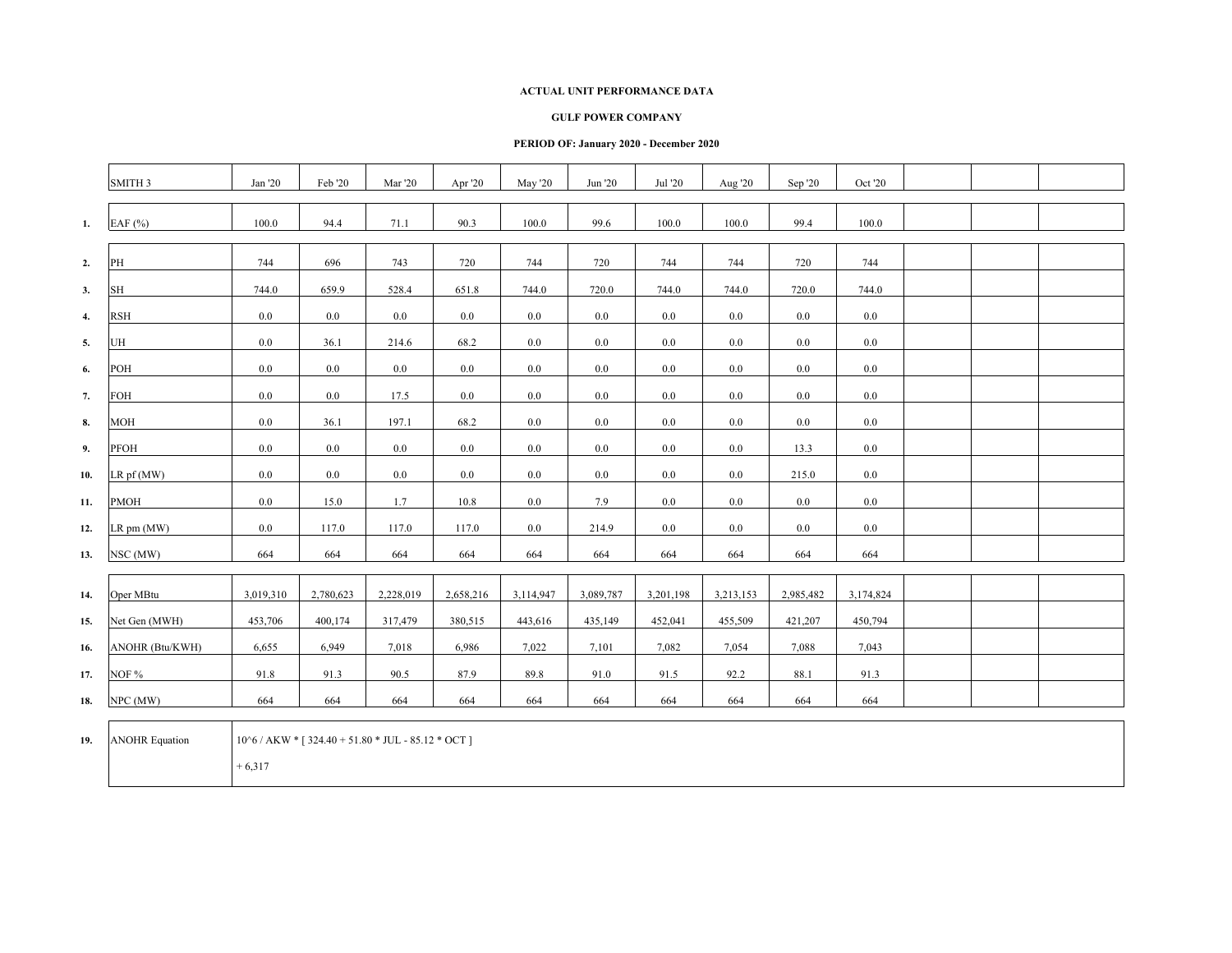**GULF POWER COMPANY Oct-20**

**Crist 7**

|             | <b>OUTAGE</b> |              | (MW)            |                    |
|-------------|---------------|--------------|-----------------|--------------------|
| <b>DATE</b> | TYPE $*$      | <b>HOURS</b> | <b>AFFECTED</b> | <b>DESCRIPTION</b> |
| 10/01/20    | <b>FFO</b>    | 744.0        | 475.0           | Major event.       |
|             |               |              |                 |                    |
|             |               |              |                 |                    |
|             |               |              |                 |                    |
|             |               |              |                 |                    |
|             |               |              |                 |                    |
|             |               |              |                 |                    |
|             |               |              |                 |                    |
|             |               |              |                 |                    |
|             |               |              |                 |                    |
|             |               |              |                 |                    |
|             |               |              |                 |                    |
|             |               |              |                 |                    |
|             |               |              |                 |                    |
|             |               |              |                 |                    |
|             |               |              |                 |                    |
|             |               |              |                 |                    |
|             |               |              |                 |                    |
|             |               |              |                 |                    |
|             |               |              |                 |                    |
|             |               |              |                 |                    |
|             |               |              |                 |                    |
|             |               |              |                 |                    |
|             |               |              |                 |                    |
|             |               |              |                 |                    |
|             |               |              |                 |                    |
|             |               |              |                 |                    |
|             |               |              |                 |                    |
|             |               |              |                 |                    |
|             |               |              |                 |                    |
|             |               |              |                 |                    |
|             |               |              |                 |                    |
|             |               |              |                 |                    |
|             |               |              |                 |                    |
|             |               |              |                 |                    |
|             |               |              |                 |                    |
|             |               |              |                 |                    |
|             |               |              |                 |                    |
|             |               |              |                 |                    |
|             |               |              |                 |                    |
|             |               |              |                 |                    |
|             |               |              |                 |                    |
|             |               |              |                 |                    |

**\* FFO - Full Forced Outage**

 **PFO - Partial Forced Outage**

 **FMO - Full Maintenance Outage**

 **PMO - Partial Maintenance Outage**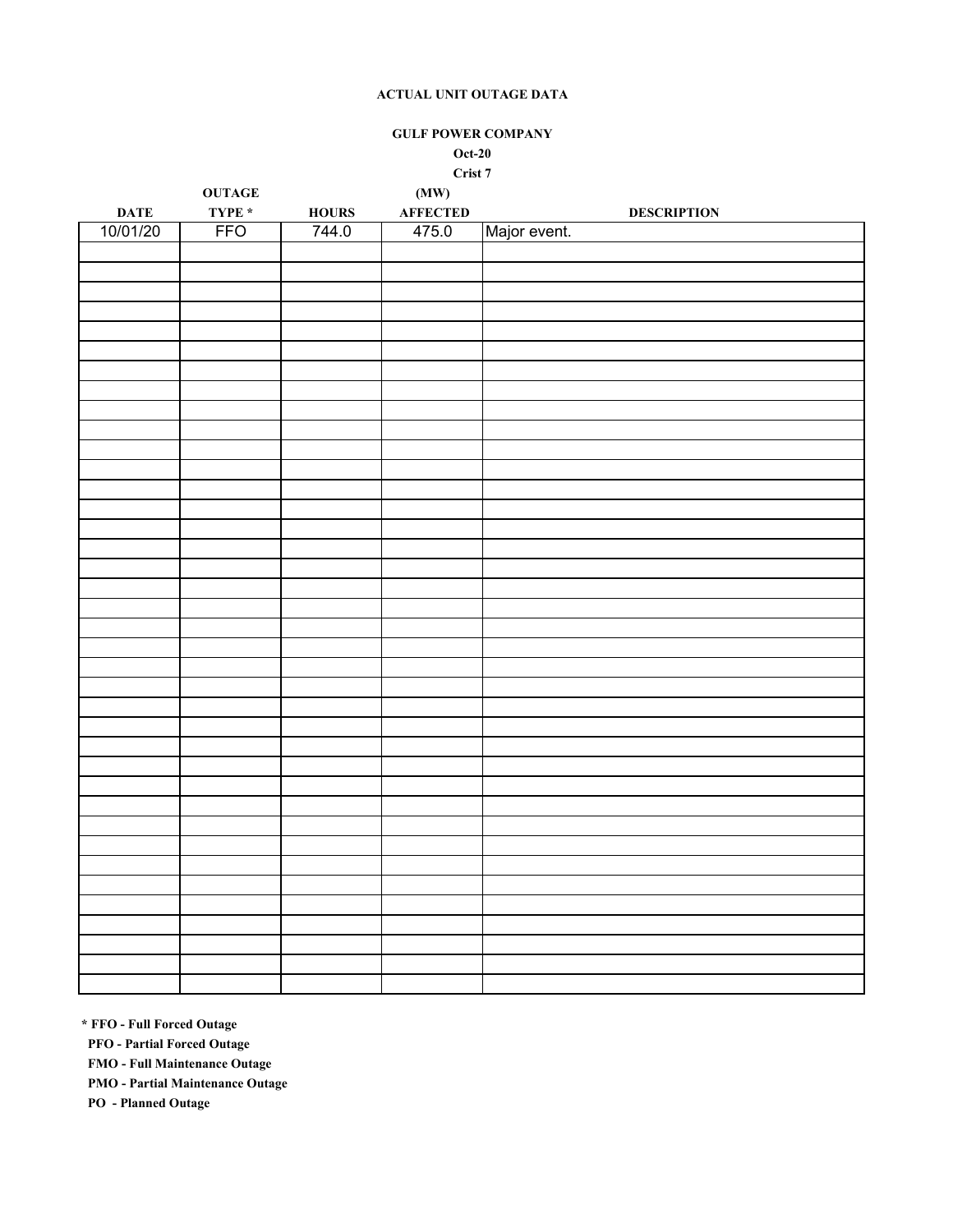**GULF POWER COMPANY Oct-20 Daniel 1**

|             | $\mathbf{OUTAGE}$                                                                                       |              | (MW)            |                      |
|-------------|---------------------------------------------------------------------------------------------------------|--------------|-----------------|----------------------|
| <b>DATE</b> | $\ensuremath{\mathbf{T}}\ensuremath{\mathbf{Y}}\ensuremath{\mathbf{P}}\ensuremath{\mathbf{E}}\xspace$ * | <b>HOURS</b> | <b>AFFECTED</b> | <b>DESCRIPTION</b>   |
| 10/01/20    | PO <sub></sub>                                                                                          | 744.0        | 502.0           | Plant Modifications. |
|             |                                                                                                         |              |                 |                      |
|             |                                                                                                         |              |                 |                      |
|             |                                                                                                         |              |                 |                      |
|             |                                                                                                         |              |                 |                      |
|             |                                                                                                         |              |                 |                      |
|             |                                                                                                         |              |                 |                      |
|             |                                                                                                         |              |                 |                      |
|             |                                                                                                         |              |                 |                      |
|             |                                                                                                         |              |                 |                      |
|             |                                                                                                         |              |                 |                      |
|             |                                                                                                         |              |                 |                      |
|             |                                                                                                         |              |                 |                      |
|             |                                                                                                         |              |                 |                      |
|             |                                                                                                         |              |                 |                      |
|             |                                                                                                         |              |                 |                      |
|             |                                                                                                         |              |                 |                      |
|             |                                                                                                         |              |                 |                      |
|             |                                                                                                         |              |                 |                      |
|             |                                                                                                         |              |                 |                      |
|             |                                                                                                         |              |                 |                      |
|             |                                                                                                         |              |                 |                      |
|             |                                                                                                         |              |                 |                      |
|             |                                                                                                         |              |                 |                      |
|             |                                                                                                         |              |                 |                      |
|             |                                                                                                         |              |                 |                      |
|             |                                                                                                         |              |                 |                      |
|             |                                                                                                         |              |                 |                      |
|             |                                                                                                         |              |                 |                      |
|             |                                                                                                         |              |                 |                      |
|             |                                                                                                         |              |                 |                      |
|             |                                                                                                         |              |                 |                      |
|             |                                                                                                         |              |                 |                      |
|             |                                                                                                         |              |                 |                      |
|             |                                                                                                         |              |                 |                      |
|             |                                                                                                         |              |                 |                      |
|             |                                                                                                         |              |                 |                      |
|             |                                                                                                         |              |                 |                      |
|             |                                                                                                         |              |                 |                      |
|             |                                                                                                         |              |                 |                      |

**\* FFO - Full Forced Outage**

 **PFO - Partial Forced Outage**

 **FMO - Full Maintenance Outage**

 **PMO - Partial Maintenance Outage**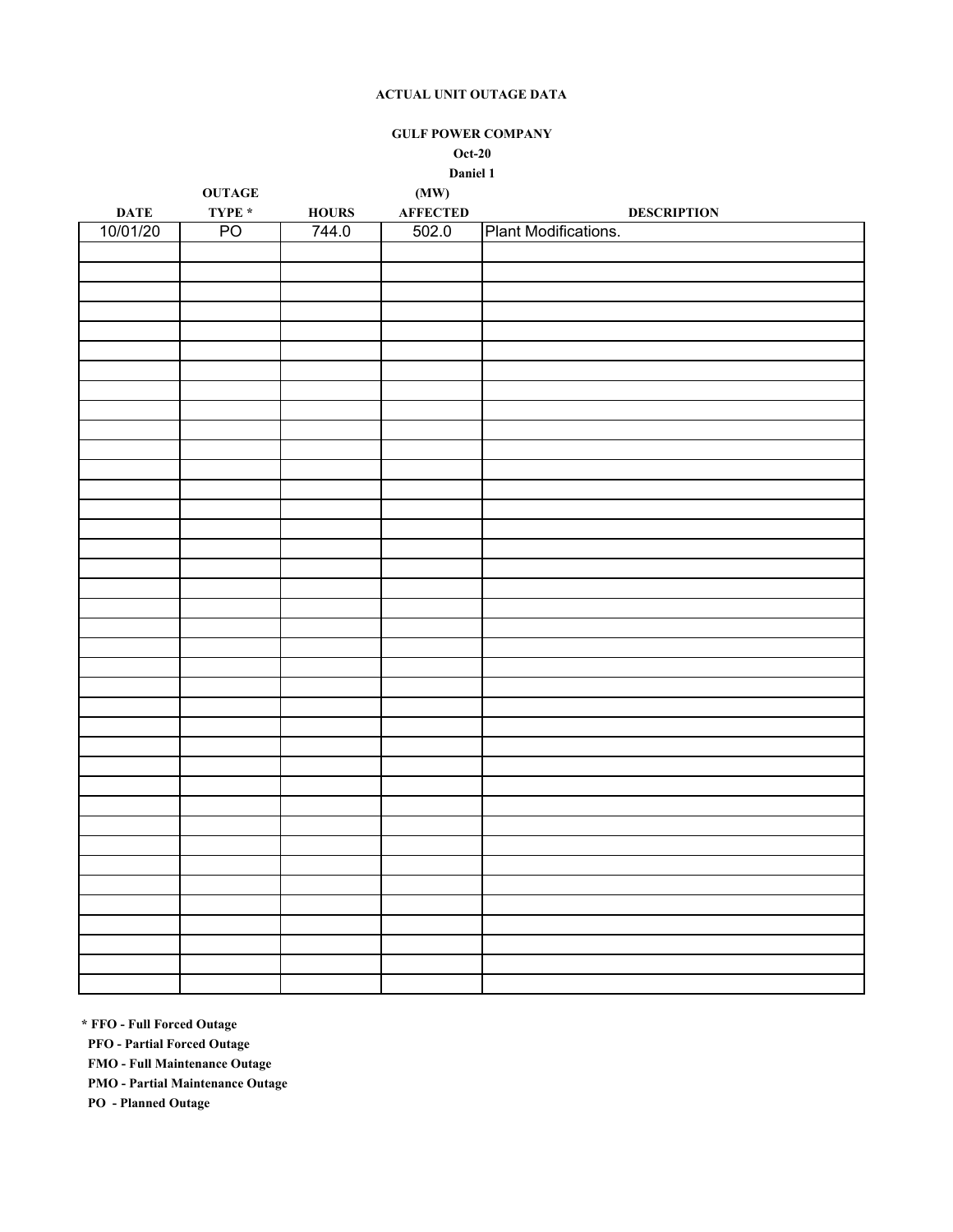## **GULF POWER COMPANY Oct-20 Daniel 2**

| TYPE $*$<br><b>AFFECTED</b><br>${\bf HOLRS}$<br>$\mathbf{DATE}$<br><b>DESCRIPTION</b><br><b>PRB Coal</b><br>10/1/20<br><b>PMO</b><br>358.4<br>77.0<br>Condensate Pipe repair.<br>PRB Coal<br><b>FMO</b><br>10/15/20<br>21.4<br>502.0<br>363.8<br>10/16/20<br><b>PMO</b><br>77.0 | $\mathbf{OUTAGE}$ | (MW) |  |
|---------------------------------------------------------------------------------------------------------------------------------------------------------------------------------------------------------------------------------------------------------------------------------|-------------------|------|--|
|                                                                                                                                                                                                                                                                                 |                   |      |  |
|                                                                                                                                                                                                                                                                                 |                   |      |  |
|                                                                                                                                                                                                                                                                                 |                   |      |  |
|                                                                                                                                                                                                                                                                                 |                   |      |  |
|                                                                                                                                                                                                                                                                                 |                   |      |  |
|                                                                                                                                                                                                                                                                                 |                   |      |  |
|                                                                                                                                                                                                                                                                                 |                   |      |  |
|                                                                                                                                                                                                                                                                                 |                   |      |  |
|                                                                                                                                                                                                                                                                                 |                   |      |  |
|                                                                                                                                                                                                                                                                                 |                   |      |  |
|                                                                                                                                                                                                                                                                                 |                   |      |  |
|                                                                                                                                                                                                                                                                                 |                   |      |  |
|                                                                                                                                                                                                                                                                                 |                   |      |  |
|                                                                                                                                                                                                                                                                                 |                   |      |  |
|                                                                                                                                                                                                                                                                                 |                   |      |  |
|                                                                                                                                                                                                                                                                                 |                   |      |  |
|                                                                                                                                                                                                                                                                                 |                   |      |  |
|                                                                                                                                                                                                                                                                                 |                   |      |  |
|                                                                                                                                                                                                                                                                                 |                   |      |  |
|                                                                                                                                                                                                                                                                                 |                   |      |  |
|                                                                                                                                                                                                                                                                                 |                   |      |  |
|                                                                                                                                                                                                                                                                                 |                   |      |  |
|                                                                                                                                                                                                                                                                                 |                   |      |  |
|                                                                                                                                                                                                                                                                                 |                   |      |  |
|                                                                                                                                                                                                                                                                                 |                   |      |  |
|                                                                                                                                                                                                                                                                                 |                   |      |  |
|                                                                                                                                                                                                                                                                                 |                   |      |  |
|                                                                                                                                                                                                                                                                                 |                   |      |  |
|                                                                                                                                                                                                                                                                                 |                   |      |  |
|                                                                                                                                                                                                                                                                                 |                   |      |  |
|                                                                                                                                                                                                                                                                                 |                   |      |  |
|                                                                                                                                                                                                                                                                                 |                   |      |  |
|                                                                                                                                                                                                                                                                                 |                   |      |  |
|                                                                                                                                                                                                                                                                                 |                   |      |  |
|                                                                                                                                                                                                                                                                                 |                   |      |  |
|                                                                                                                                                                                                                                                                                 |                   |      |  |
|                                                                                                                                                                                                                                                                                 |                   |      |  |
|                                                                                                                                                                                                                                                                                 |                   |      |  |
|                                                                                                                                                                                                                                                                                 |                   |      |  |
|                                                                                                                                                                                                                                                                                 |                   |      |  |

**\* FFO - Full Forced Outage**

 **PFO - Partial Forced Outage**

 **FMO - Full Maintenance Outage**

 **PMO - Partial Maintenance Outage**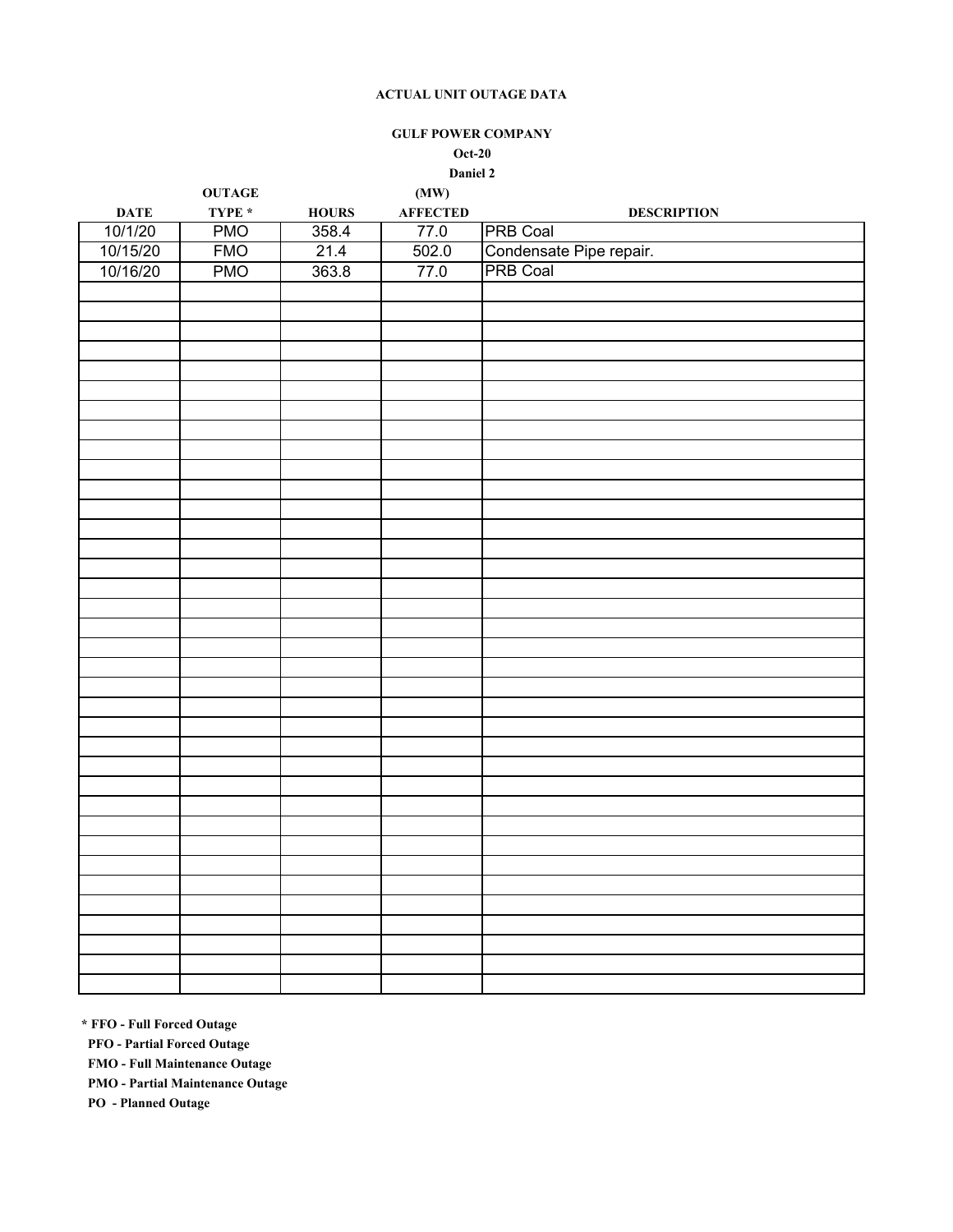**GULF POWER COMPANY Oct-20**

**Scherer 3**

|                 | $\mathbf{OUTAGE}$ |               | (MW)            |                    |
|-----------------|-------------------|---------------|-----------------|--------------------|
| $\mathbf{DATE}$ | TYPE $^\star$     | ${\bf HOLRS}$ | <b>AFFECTED</b> | <b>DESCRIPTION</b> |
|                 |                   |               |                 | No events.         |
|                 |                   |               |                 |                    |
|                 |                   |               |                 |                    |
|                 |                   |               |                 |                    |
|                 |                   |               |                 |                    |
|                 |                   |               |                 |                    |
|                 |                   |               |                 |                    |
|                 |                   |               |                 |                    |
|                 |                   |               |                 |                    |
|                 |                   |               |                 |                    |
|                 |                   |               |                 |                    |
|                 |                   |               |                 |                    |
|                 |                   |               |                 |                    |
|                 |                   |               |                 |                    |
|                 |                   |               |                 |                    |
|                 |                   |               |                 |                    |
|                 |                   |               |                 |                    |
|                 |                   |               |                 |                    |
|                 |                   |               |                 |                    |
|                 |                   |               |                 |                    |
|                 |                   |               |                 |                    |
|                 |                   |               |                 |                    |
|                 |                   |               |                 |                    |
|                 |                   |               |                 |                    |
|                 |                   |               |                 |                    |
|                 |                   |               |                 |                    |
|                 |                   |               |                 |                    |
|                 |                   |               |                 |                    |
|                 |                   |               |                 |                    |
|                 |                   |               |                 |                    |
|                 |                   |               |                 |                    |
|                 |                   |               |                 |                    |
|                 |                   |               |                 |                    |
|                 |                   |               |                 |                    |
|                 |                   |               |                 |                    |
|                 |                   |               |                 |                    |
|                 |                   |               |                 |                    |
|                 |                   |               |                 |                    |
|                 |                   |               |                 |                    |

**\* FFO - Full Forced Outage**

 **PFO - Partial Forced Outage**

 **FMO - Full Maintenance Outage**

 **PMO - Partial Maintenance Outage**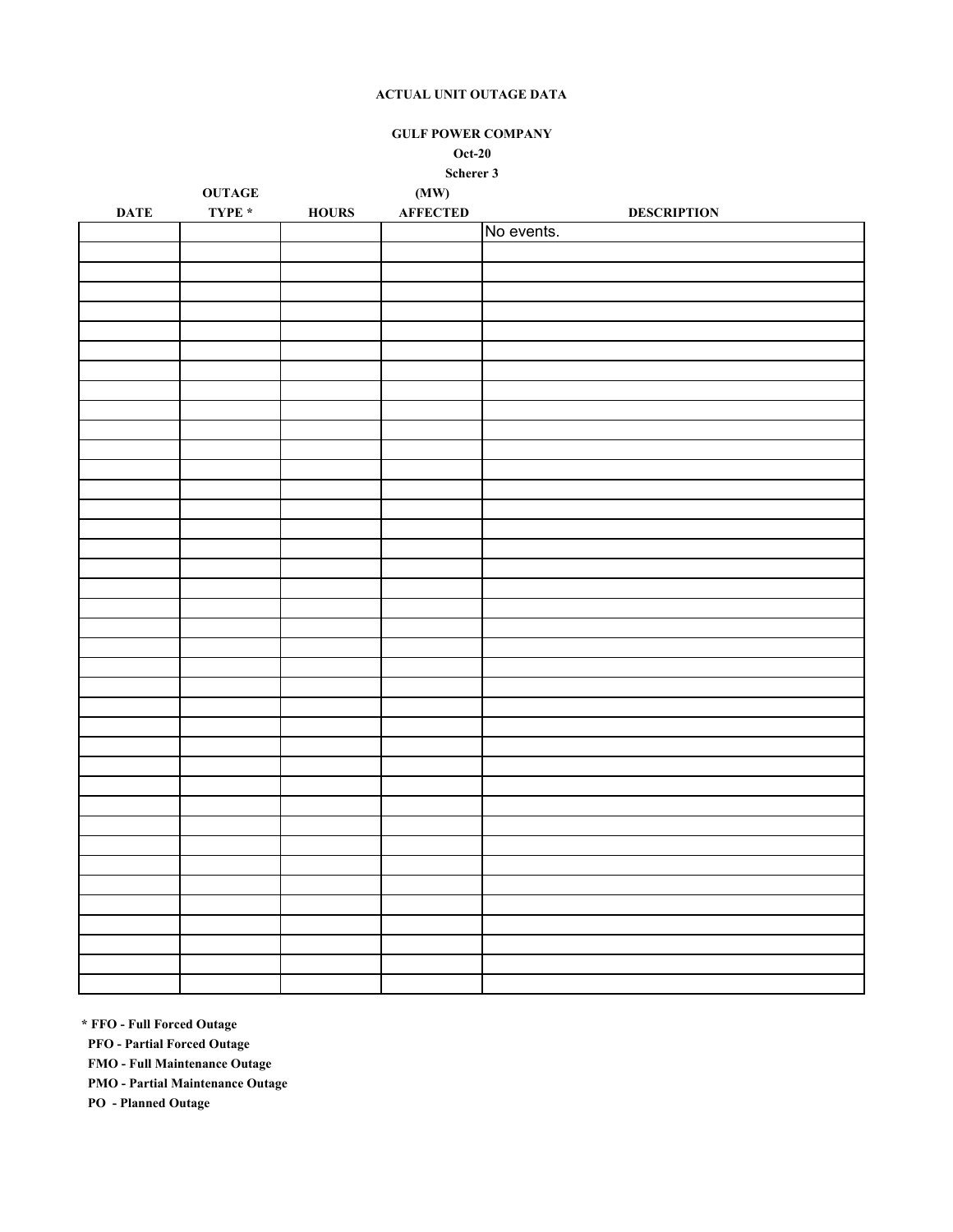## **GULF POWER COMPANY Oct-20 Smith 3**

|             | $\mathbf{OUTAGE}$                                                                                       |               | (MW)            |                    |
|-------------|---------------------------------------------------------------------------------------------------------|---------------|-----------------|--------------------|
| <b>DATE</b> | $\ensuremath{\mathbf{T}}\ensuremath{\mathbf{Y}}\ensuremath{\mathbf{P}}\ensuremath{\mathbf{E}}\xspace$ * | ${\bf HOLRS}$ | <b>AFFECTED</b> | <b>DESCRIPTION</b> |
|             |                                                                                                         |               |                 | No events.         |
|             |                                                                                                         |               |                 |                    |
|             |                                                                                                         |               |                 |                    |
|             |                                                                                                         |               |                 |                    |
|             |                                                                                                         |               |                 |                    |
|             |                                                                                                         |               |                 |                    |
|             |                                                                                                         |               |                 |                    |
|             |                                                                                                         |               |                 |                    |
|             |                                                                                                         |               |                 |                    |
|             |                                                                                                         |               |                 |                    |
|             |                                                                                                         |               |                 |                    |
|             |                                                                                                         |               |                 |                    |
|             |                                                                                                         |               |                 |                    |
|             |                                                                                                         |               |                 |                    |
|             |                                                                                                         |               |                 |                    |
|             |                                                                                                         |               |                 |                    |
|             |                                                                                                         |               |                 |                    |
|             |                                                                                                         |               |                 |                    |
|             |                                                                                                         |               |                 |                    |
|             |                                                                                                         |               |                 |                    |
|             |                                                                                                         |               |                 |                    |
|             |                                                                                                         |               |                 |                    |
|             |                                                                                                         |               |                 |                    |
|             |                                                                                                         |               |                 |                    |
|             |                                                                                                         |               |                 |                    |
|             |                                                                                                         |               |                 |                    |
|             |                                                                                                         |               |                 |                    |
|             |                                                                                                         |               |                 |                    |
|             |                                                                                                         |               |                 |                    |
|             |                                                                                                         |               |                 |                    |
|             |                                                                                                         |               |                 |                    |
|             |                                                                                                         |               |                 |                    |
|             |                                                                                                         |               |                 |                    |
|             |                                                                                                         |               |                 |                    |
|             |                                                                                                         |               |                 |                    |
|             |                                                                                                         |               |                 |                    |
|             |                                                                                                         |               |                 |                    |
|             |                                                                                                         |               |                 |                    |
|             |                                                                                                         |               |                 |                    |
|             |                                                                                                         |               |                 |                    |
|             |                                                                                                         |               |                 |                    |
|             |                                                                                                         |               |                 |                    |

**\* FFO - Full Forced Outage**

 **PFO - Partial Forced Outage**

 **FMO - Full Maintenance Outage**

 **PMO - Partial Maintenance Outage**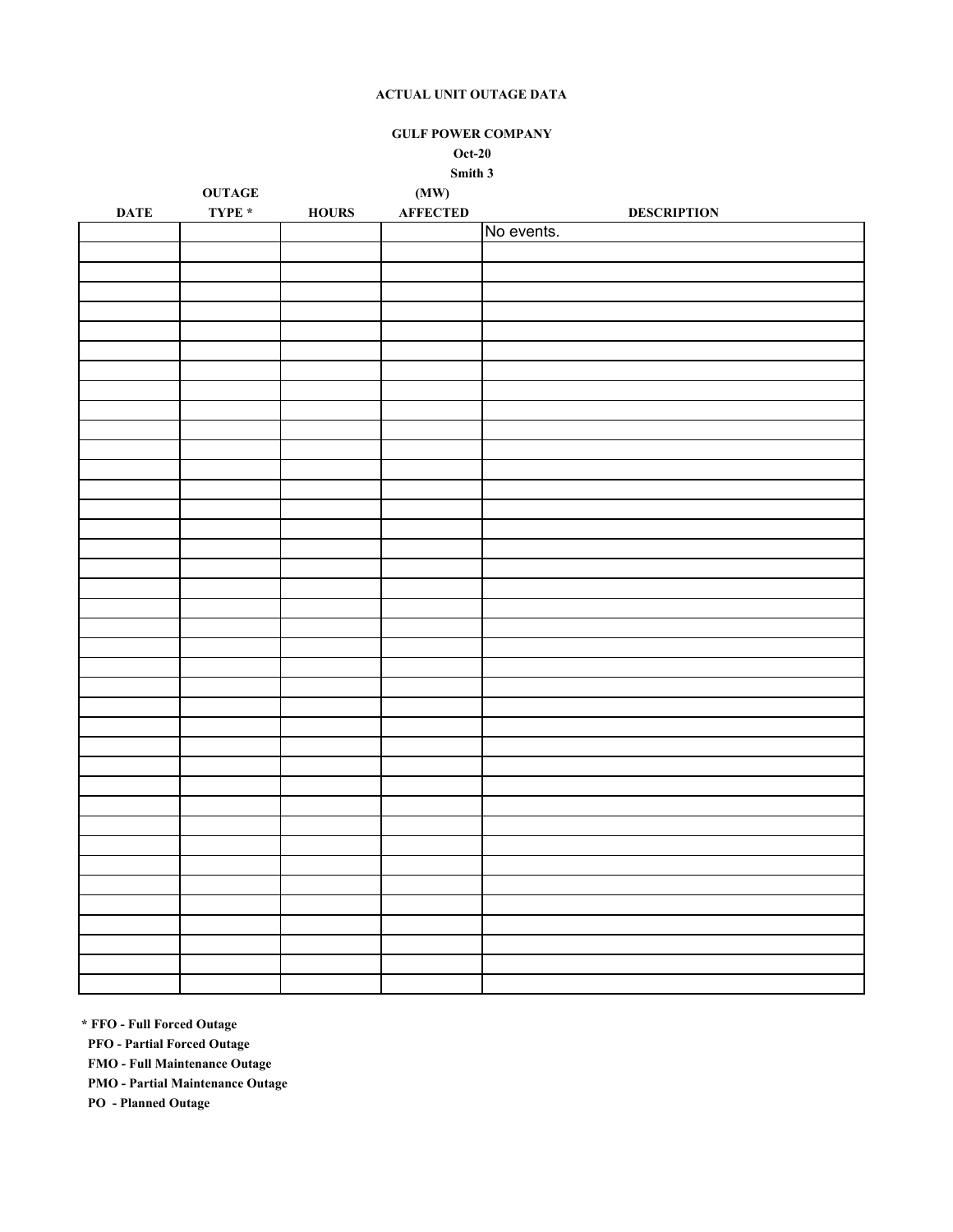## BEFORE THE FLORIDA PUBLIC SERVICE COMMISSION

## IN RE: Fuel and Purchased Power Cost Recovery Clause with Generating Performance Incentive Factor

Docket No.: 20200001-EI

## **CERTIFICATE OF SERVICE**

I HEREBY CERTIFY that a true copy of the foregoing was furnished by electronic mail this 20th day of November, 2020 to the following:

Florida Public Utilities Company PCS Phosphate - White Springs<br>Florida Division of Chesapeake c/o Stone Mattheis Xenopoulos Florida Division of Chesapeake c/o Stone Matthew Corpor & Brew, P.C. Utilities Corp<br>Mike Cassel, Director Regulatory and Governmental Affairs Eighth Floor, West Tower<br>1750 SW 14<sup>th</sup> Street, Suite 200 1025 Thomas Jefferson St, NW 1750 SW 14<sup>th</sup> Street, Suite 200 1025 Thomas Jefferson<br>
Fernandina Beach FL 32034 Washington, DC 20007 Fernandina Beach, FL 32034 Washington, DC 2000<br>meassel@fpuc.com ibrew@smxblaw.com mcassel@fpuc.com

James W. Brew/Laura Baker lwb@smxblaw.com

Duke Energy Florida Dianne M. Triplett 299 First Avenue North St. Petersburg, FL 33701 Dianne. triplett@duke-enerqy.com

Florida Power & Light Company Maria J. Moncada David Lee 700 Universe Boulevard (LAW/JB) Juno Beach, FL 33408-0420 Maria.moncada@fpl.com David.Lee@fpl.com

Florida Power & Light Company Kenneth Hoffman 134 West Jefferson Street Tallahassee, FL 32301 Kenneth.Hoffrnan@fpl.com

Ausley Law Firm James D. Beasley J. Jeffry Wahlen Malcolm N. Means Post Office Box 391 Tallahassee, FL 32302 ibeasley@ausley.com jwahlen@ausley.com mmeans@ausley.com

Gunster Law Firm Beth Keating 215 South Monroe Street. Suite 601 Tallahassee, FL 32301-1839 bkeating@gunster.com

Office of Public Counsel J. R. Kelly/M. Fall-Fry Patricia A. Christensen Associate Public Counsel c/o The Florida Legislature 111 W. Madison Street, Room 8'12 Tallahassee, FL 32399-1400 Kelly.jr@leg.state.fl.us Christensen.patty@leg.state.fl.us fall-fry. mireille@leq.state. fl. us

Duke Energy Florida, Inc. Matthew R. Bernier 106 East College Avenue. Suite 800 Tallahassee, FL 32301 -7740 Matthew.bcrnier@duke-enerqy.com FLRequlatoryLeqal@duke-energy.com